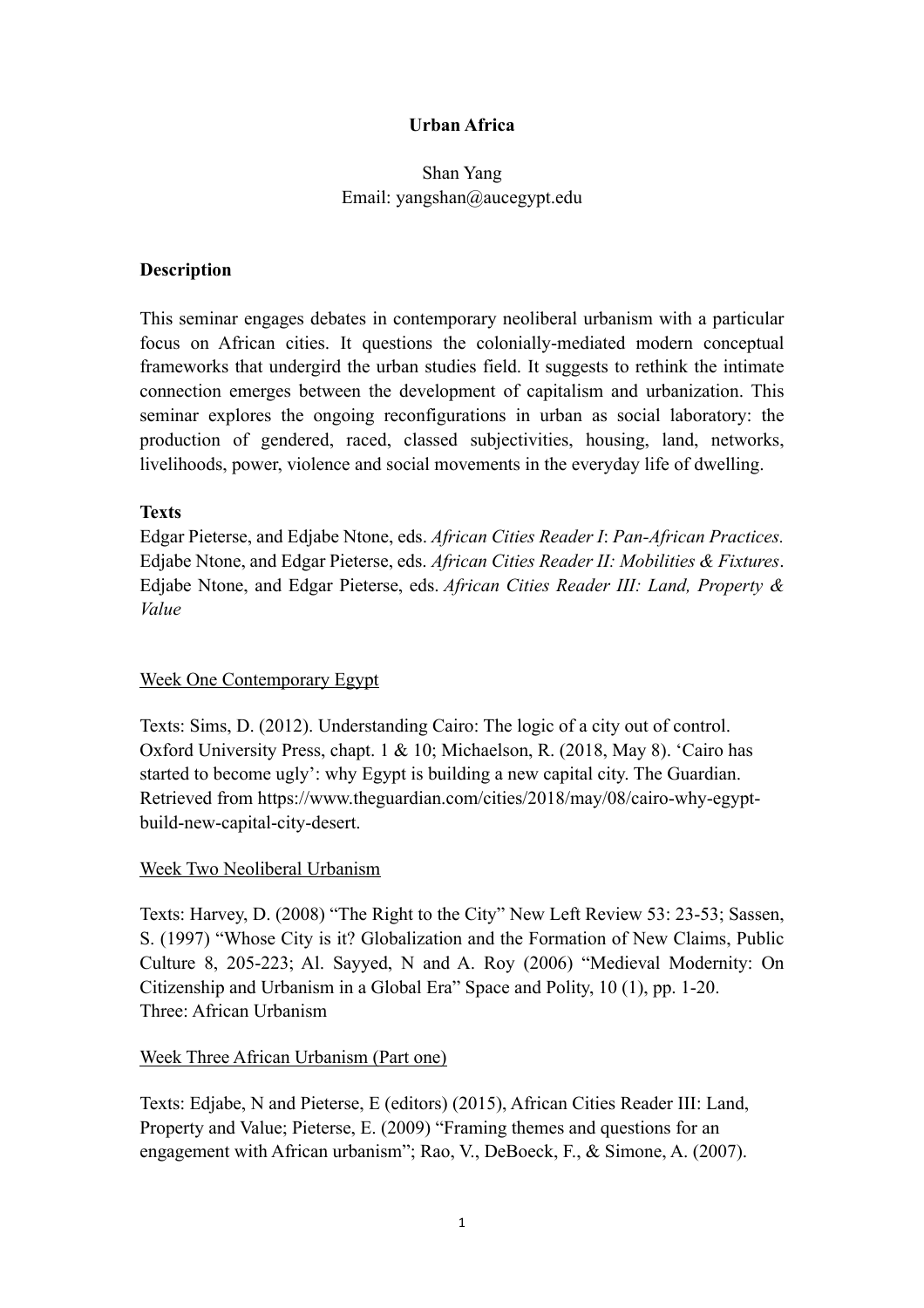"Invisible Urbanism in Africa" Perspecta, 39, 78-91. Optional: Simone, A. and Piertse. (2017), E. New Urban Worlds: Inhabiting Dissonant Times.

# Week Four African Urbanism (Part two)

Texts: Simone, AbdouMaliq. *Improvised lives: rhythms of endurance in an urban South*. John Wiley & Sons, 2018.; Nuttall, Sarah, Achille Mbembe, and AbdouMaliq Simone. *Johannesburg: the elusive metropolis*. Duke University Press, 2008.;Simone, AbdouMaliq. *City life from Jakarta to Dakar: movements at the crossroads*. Routledge, 2010.

# Week Five The Neoliberal Social Laboratory (Part one)

Texts: Lelandis, G. (2014) Space and identity in resistance against neoliberal urban planning in Turkey. International Journal of Urban and Regional Research, 38(5), 1785- 1806; Hewamane, S. (2003) "Performing 'Dis-respectability': New Tastes, Cultural Practices, and Identity Performances by Sri Lanka's Free Trade Zone Garment-Factory Workers" Cultural Dynamics, 15: 71; R., & Sanyal, K. (2011). Bypassing the squalor: New towns, immaterial labour and exclusion in post-colonial urbanisation. Economic and Political Weekly, XLVI(31), 41-48;

# Week Six The Neoliberal Social Laboratory (Part two)

Texts: Arabindoo, P (2009) "Falling Apart at the Margins? Neighborhood Transformations in Peri-Urban Chennai" Development and Change 40 (5): 879-901; DeBoeck, F (2011) "Inhabiting Ocular Ground: Kinshasa's Future in the Light of Congo's Spectral Urban Politics" Cultural Anthropology, 26 (2): 263-286; Abourahme, N. (2009). "The Bantustan Sublime: Reframing the Colonial in Ramallah." City, 13(4), 499-509; Appadurai, A. (2000). Spectral housing and urban cleansing: Notes on millennial Mumbai. Public Culture, 12(3), 627. [Select Three Texts]

# Week Seven The Politics of 'Informality'

Texts: Roy, A (2005) "Urban Informality: Towards and Epistemology of Planning," Journal of American Planning Association 71 (2); Datta, A. (2012). The Illegal City. Space, Law and Gender in a Delhi Squatter Settlement; Das, V (2011) "State, Citizenship and the Urban Poor" Citizenship Studies 15:3-4; 319-333; Rao, V. (2006) "Slum as Theory: The South Asian City and Globalization" International Journal of Urban and Regional Research 30 (1), 225-32; [Select Three Texts]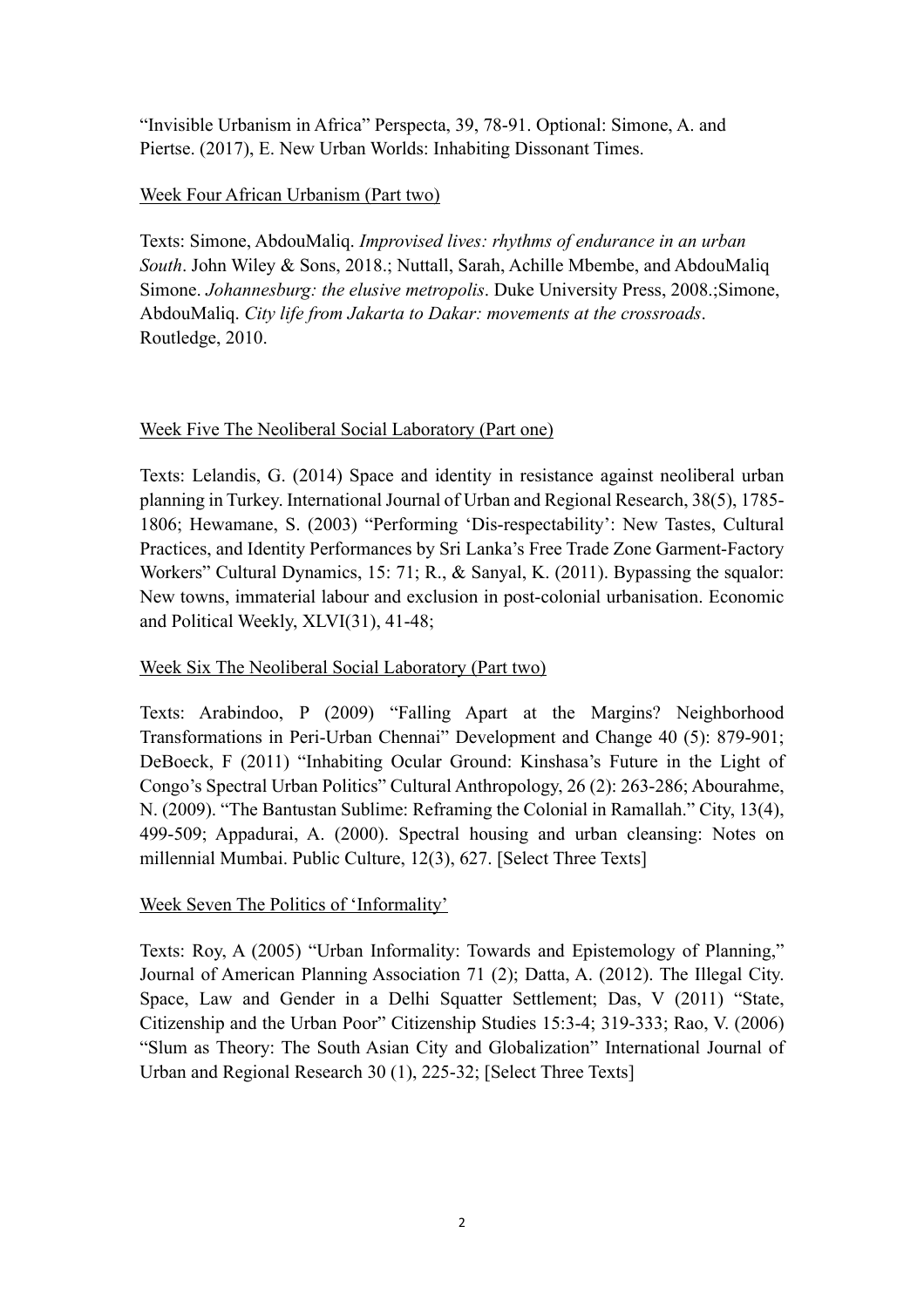#### Week Eight Insecurity and Fear, Militarization and Securitization (Part one)

Texts: Kern, L. and Mullings, B. (2013) "Urban neoliberalism, urban insecurity and urban violence: Exploring the gender dimensions" In Rethinking Feminist Interventions into the Urban, pp. 23-40; Phadke, S (2007) "Dangerous Liaisons: Women and Men: Risk and Reputation in Mumbai" Economic and Political Weekly, April 8, 2007), pp. 1500-1518; Phadke, S (2005) "You Can Be Lonely in a Crowd. The Production of Safety in Mumbai" Indian Journal of Gender Studies 12:1; Zeiderman, A., Kaker, S. A., Silver, J., & Wood, A. (2015). Uncertainty and Urban Life. Public Culture, 27(2 76), 281-304; [Select Three Texts]

# Week Nine Insecurity and Fear, Militarization and Securitization (Part two)

Texts: Wright, M. (2004). From Protests to Politics: Sex work, women's worth, and Ciudad Juarez Modernity. Annals of the Association of American Geographers, 94(2); Merry, S.E. (2001) Spatial Governmentally and the New Urban Order: Controlling Gender Violence Through Law, American Anthropologist, 103 (1); Rajagopal, A. (2001) The Violence of Commodity Aesthetics, Social Text 68 (19:3); Graham, S. (2010) Cities Under Siege: The New Urban Militarism. Verso. (excerpts) OR Fassin, D (2011) Enforcing Order: An Ethnography of Urban Policing. Polity. (excerpts) Clarno, A (2008) A Tale of Two Walled Cities: Neoliberalization and Enclosure in Johannesburg and Jerusalem, Political Power and Social Theory, 19, 159-205. [Select Three Texts]

# Week Ten Infrastructure

Texts: Baptista, I (2016) 'We live on Estimates': Everyday Practices of Pre-paid Electricity and the Urban Condition in Maputo, Mozambique." International Journal of Urban and Regional Research; Abourahme, N. (2014). "Assembling and spilling-over: Towards an 'ethnography of cement' in a Palestinian Refugee Camp". International Journal of Urban Regional Studies; McFarlane, F and Silver,(2016). J. "The Political City: "Seeing Sanitation" and Making the Urban Political in Cape Town" Antipode; Babourkova, R. (2016) "Plovdiv: (De-)racialising electricity access? Entanglements of the material and the discursive;" Desai, R.(2015). "The Politics of Open Defecation: Informality, Body, and Infrastructure in Mumbai" Antipode. Chance, K. (2015)."Where there is fire, there is politics": Ungovernability and Material Life in Urban. South Africa" Cultural Anthropology 30 (3), pp. 394-423; Desai, V. And A. Loftus. (2010). "Speculating on Slums: Infrastructural Fixes in Informal Housing in the Global South" Antipode. [Select Three Texts]

# Week Eleven Crisis & Movements

Texts: Dikeç, M., & Swyngedouw, E. (2017). "Theorizing the politicizing city." International Journal of Urban and Regional Research; Allegra, M, Bono I, Rokem J